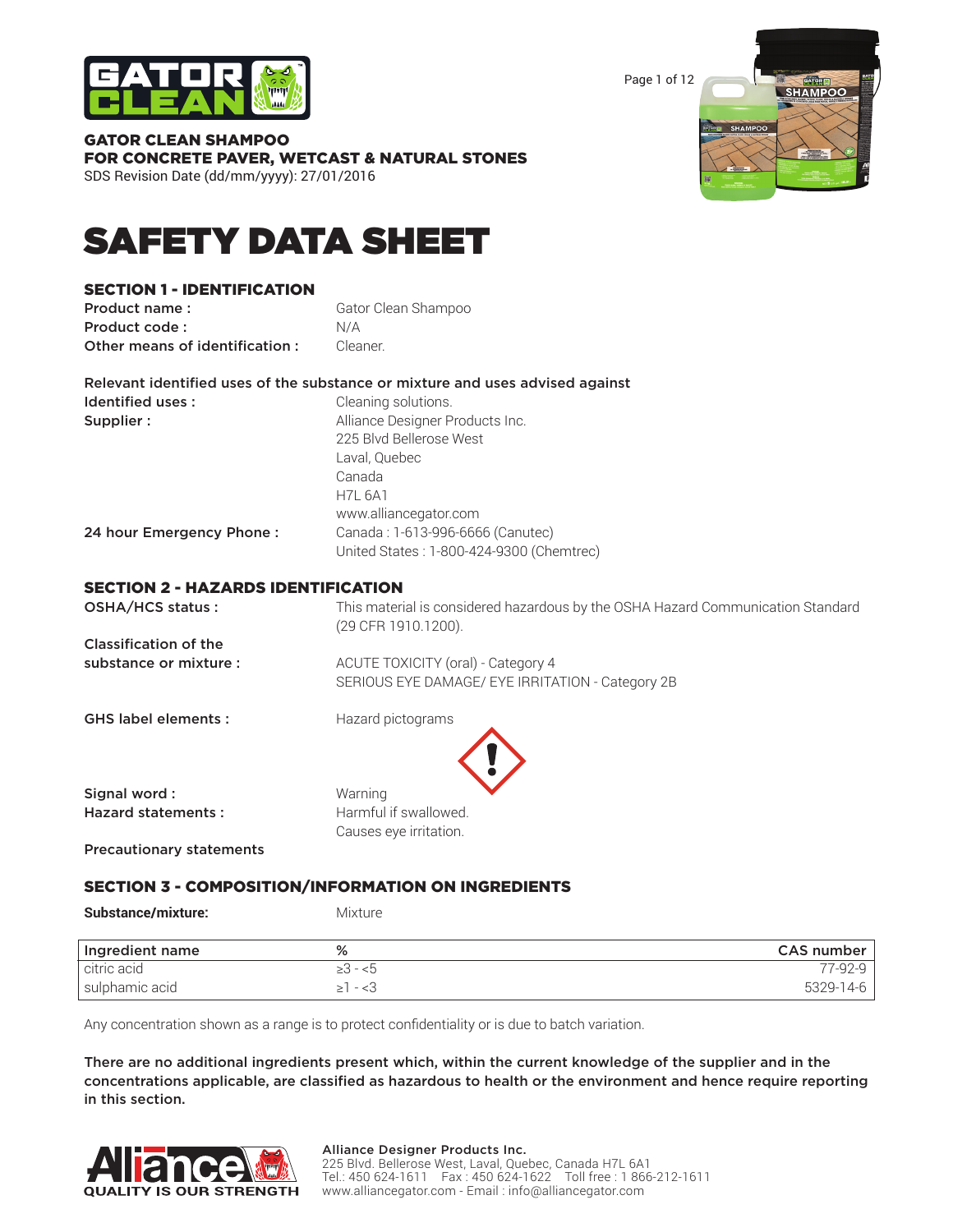

Page 2 of 12

GATOR CLEAN SHAMPOO FOR CONCRETE PAVER, WETCAST & NATURAL STONES SDS Revision Date (dd/mm/yyyy): 27/01/2016



### SECTION 4 - FIRST AID MEASURES

Occupational exposure limits, if available, are listed in Section 8.

#### **DESCRIPTION OF NECESSARY FIRST AID MEASURES**

**Eye contact :** Immediately flush eyes with plenty of water, occasionally lifting the upper and lower eyelids. Check for and remove any contact lenses. Continue to rinse for at least 10 minutes. If irritation persists, get medical attention.

Inhalation : Remove victim to fresh air and keep at rest in a position comfortable for breathing. If not breathing, if breathing is irregular or if respiratory arrest occurs, provide artificial respiration or oxygen by trained personnel. It may be dangerous to the person providing aid to give mouth-to-mouth resuscitation. Get medical attention if adverse health effects persist or are severe. If unconscious, place in recovery position and get medical attention immediately. Maintain an open airway. Loosen tight clothing such as a collar, tie, belt or waistband. In case of inhalation of decomposition products in a fire, symptoms may be delayed. The exposed person may need to be kept under medical surveillance for 48 hours.

- Skin contact: Flush contaminated skin with plenty of water. Remove contaminated clothing and shoes. Get medical attention if symptoms occur. Wash clothing before reuse. Clean shoes thoroughly before reuse.
- Ingestion : Wash out mouth with water. Remove dentures if any. Remove victim to fresh air and keep at rest in a position comfortable for breathing. If material has been swallowed and the exposed person is conscious, give small quantities of water to drink. Stop if the exposed person feels sick as vomiting may be dangerous. Do not induce vomiting unless directed to do so by medical personnel. If vomiting occurs, the head should be kept low so that vomit does not enter the lungs. Get medical attention. If necessary, call a poison center or physician. Never give anything by mouth to an unconscious person. If unconscious, place in recovery position and get medical attention immediately. Maintain an open airway. Loosen tight clothing such as a collar, tie, belt or waistband.

## **MOST IMPORTANT SYMPTOMS/EFFECTS, ACUTE AND DELAYED**

### **POTENTIAL ACUTE HEALTH EFFECTS**

| Eye contact:                        | Causes serious eye irritation.                                        |
|-------------------------------------|-----------------------------------------------------------------------|
| Inhalation:                         | No known significant effects or critical hazards                      |
| Skin contact:                       | No known significant effects or critical hazards                      |
| Ingestion:                          | Harmful if swallowed.                                                 |
| <b>OVER-EXPOSURE SIGNS/SYMPTOMS</b> |                                                                       |
| Eye contact:                        | Adverse symptoms may include the following:<br>irritation<br>watering |

**Ingestion:** No specific data.

redness Inhalation: No specific data. Skin contact: No specific data.



### Alliance Designer Products Inc.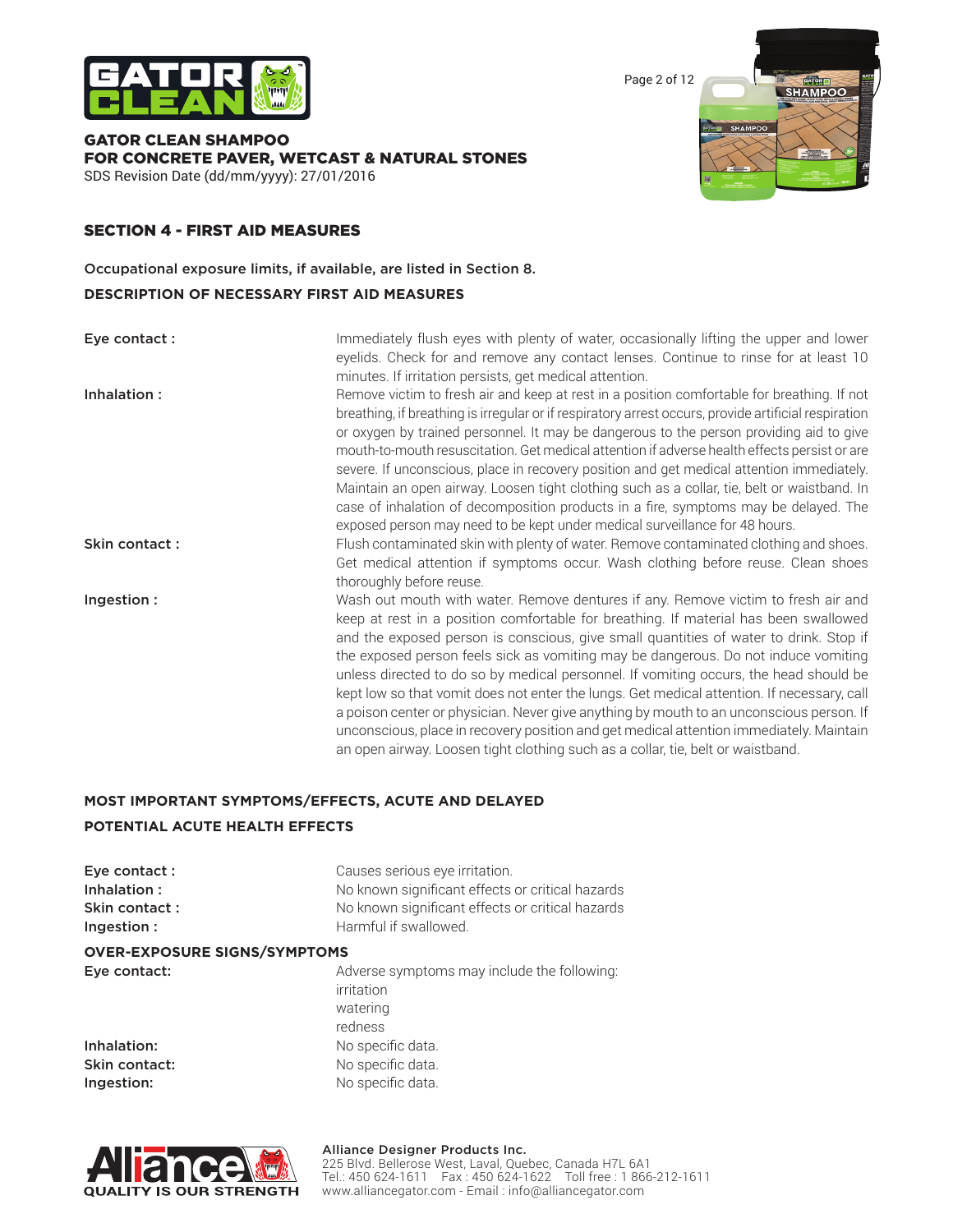

Page 3 of 12

#### GATOR CLEAN SHAMPOO FOR CONCRETE PAVER, WETCAST & NATURAL STONES SDS Revision Date (dd/mm/yyyy): 27/01/2016



### SECTION 4 - FIRST AID MEASURES (CONT.)

#### **INDICATION OF IMMEDIATE MEDICAL ATTENTION AND SPECIAL TREATMENT NEEDED, IF NECESSARY**

| Notes to physician :               | In case of inhalation of decomposition products in a fire, symptoms may be delayed.                                                                                         |
|------------------------------------|-----------------------------------------------------------------------------------------------------------------------------------------------------------------------------|
|                                    | The exposed person may need to be kept under medical surveillance for 48 hours.                                                                                             |
| Specific treatments :              | No specific treatment.                                                                                                                                                      |
| <b>Protection of first-aiders:</b> | No action shall be taken involving any personal risk or without suitable training. It may<br>be dangerous to the person providing aid to give mouth-to-mouth resuscitation. |

### **SEE TOXICOLOGICAL INFORMATION (SECTION 11)**

### SECTION 5 - FIRE FIGHTING MEASURES

#### **EXTINGUISHING MEDIA**

| Suitable extinguishing media:<br>Unsuitable extinguishing media: | Use an extinguishing agent suitable for the surrounding fire.<br>None known.                                                                                                                      |
|------------------------------------------------------------------|---------------------------------------------------------------------------------------------------------------------------------------------------------------------------------------------------|
| Specific hazards arising<br>from the chemical:                   | In a fire or if heated, a pressure increase will occur and the container may burst.                                                                                                               |
| <b>Hazardous thermal</b>                                         |                                                                                                                                                                                                   |
| decomposition products :                                         | Decomposition products may include the following materials:<br>carbon dioxide<br>carbon monoxide<br>nitrogen oxides<br>sulfur oxides                                                              |
| Special protective actions                                       |                                                                                                                                                                                                   |
| for fire-fighters :                                              | Promptly isolate the scene by removing all persons from the vicinity of the incident if<br>there is a fire. No action shall be taken involving any personal risk or without suitable<br>training. |
| <b>Special protective</b>                                        |                                                                                                                                                                                                   |
| equipment for fire-fighters :                                    | Fire-fighters should wear appropriate protective equipment and self-contained breathing<br>apparatus (SCBA) with a full face-piece operated in positive pressure mode.                            |
| Special remarks on fire                                          |                                                                                                                                                                                                   |
| hazards:                                                         | No additional information.                                                                                                                                                                        |

#### SECTION 6 - ACCIDENTAL RELEASE MEASURES

#### **PERSONAL PRECAUTIONS, PROTECTIVE EQUIPMENT AND EMERGENCY PROCEDURES**

| For non-emergency personnel:      | No action shall be taken involving any personal risk or without suitable training. Evacuate<br>surrounding areas. Keep unnecessary and unprotected personnel from entering.<br>Do not touch or walk through spilled material. Do not breathe vapor or mist. Provide<br>adequate ventilation. Wear appropriate respirator when ventilation is inadequate. Put on<br>appropriate personal protective equipment. |
|-----------------------------------|---------------------------------------------------------------------------------------------------------------------------------------------------------------------------------------------------------------------------------------------------------------------------------------------------------------------------------------------------------------------------------------------------------------|
| For emergency responders :        | If specialised clothing is required to deal with the spillage, take note of any information<br>in Section 8 on suitable and unsuitable materials. See also the information in "For<br>nonemergency personnel".                                                                                                                                                                                                |
| <b>Environmental precautions:</b> | Avoid dispersal of spilled material and runoff and contact with soil, waterways, drains<br>and sewers. Inform the relevant authorities if the product has caused environmental<br>pollution (sewers, waterways, soil or air).                                                                                                                                                                                 |



#### Alliance Designer Products Inc.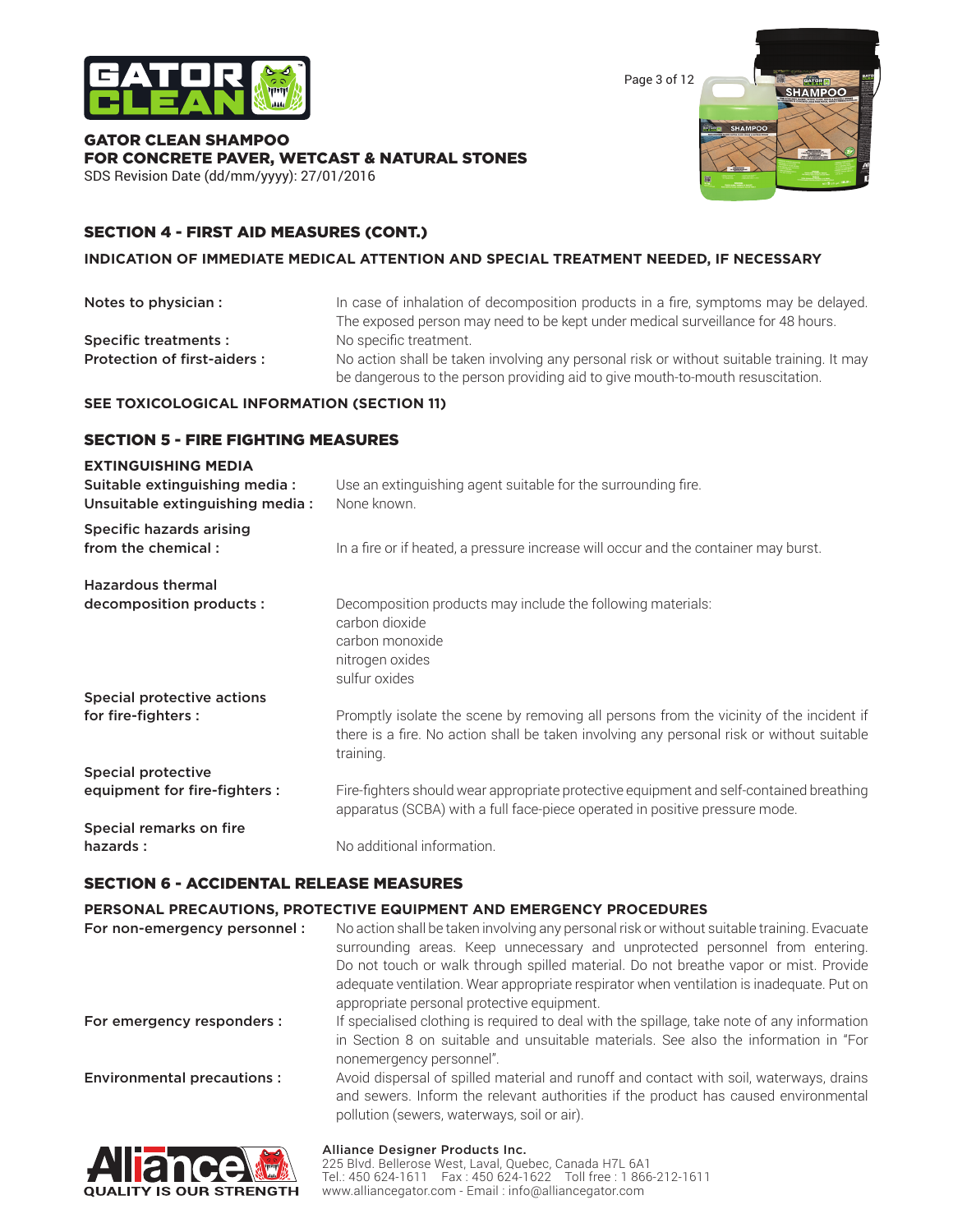

Page 4 of 12

### GATOR CLEAN SHAMPOO FOR CONCRETE PAVER, WETCAST & NATURAL STONES



SDS Revision Date (dd/mm/yyyy): 27/01/2016

### SECTION 6 - ACCIDENTAL RELEASE MEASURES (CONT.)

#### **METHODS AND MATERIALS FOR CONTAINMENT AND CLEANING UP**

**Small spill :** Stop leak if without risk. Move containers from spill area. Dilute with water and mop up if water-soluble. Alternatively, or if water-insoluble, absorb with an inert dry material and place in an appropriate waste disposal container. Absorb spillage to prevent material damage. Dispose of via a licensed waste disposal contractor.

Large spill : Stop leak if without risk. Move containers from spill area. Absorb spillage to prevent material damage. Approach release from upwind. Prevent entry into sewers, water courses, basements or confined areas. Wash spillages into an effluent treatment plant or proceed as follows. Contain and collect spillage with non-combustible, absorbent material e.g. sand, earth, vermiculite or diatomaceous earth and place in container for disposal according to local regulations (see Section 13). Dispose of via a licensed waste disposal contractor. Contaminated absorbent material may pose the same hazard as the spilled product. Note: see Section 1 for emergency contact information and Section 13 for waste disposal.

### SECTION 7 - HANDLING AND STORAGE

#### **PRECAUTIONS FOR SAFE HANDLING**

**Protective measures :** Put on appropriate personal protective equipment (see Section 8). Do not ingest. Avoid contact with eyes, skin and clothing. Avoid breathing vapor or mist. Keep in the original container or an approved alternative made from a compatible material, kept tightly closed when not in use. Empty containers retain product residue and can be hazardous. Do not reuse container. Advice on general occupational hygiene : Eating, drinking and smoking should be prohibited in areas where this material is handled, stored and processed. Workers should wash hands and face before eating, drinking and smoking. Remove contaminated clothing and protective equipment before entering eating areas. See also Section 8 for additional information on hygiene measures. Conditions for safe storage, including any incompatibilities : Store in accordance with local regulations. Store in original container protected from direct sunlight in a dry, cool and well-ventilated area, away from incompatible materials (see Section 10) and food and drink. Store in corrosive resistant container with a resistant inner liner. Store locked up. Keep container tightly closed and sealed until ready for use. Containers that have been opened must be carefully resealed and kept upright to prevent leakage. Do not store in unlabeled containers. Use appropriate containment to avoid environmental contamination.

### SECTION 8 - EXPOSURE CONTROLS AND PERSONAL PROTECTION

## **CONTROL PARAMETERS**

Occupational exposure limits

| Ingredient name | <b>Exposure limits</b> |
|-----------------|------------------------|
| None.           |                        |

Appropriate engineering controls : Good general ventilation should be sufficient to control worker exposure to airborne contaminants.

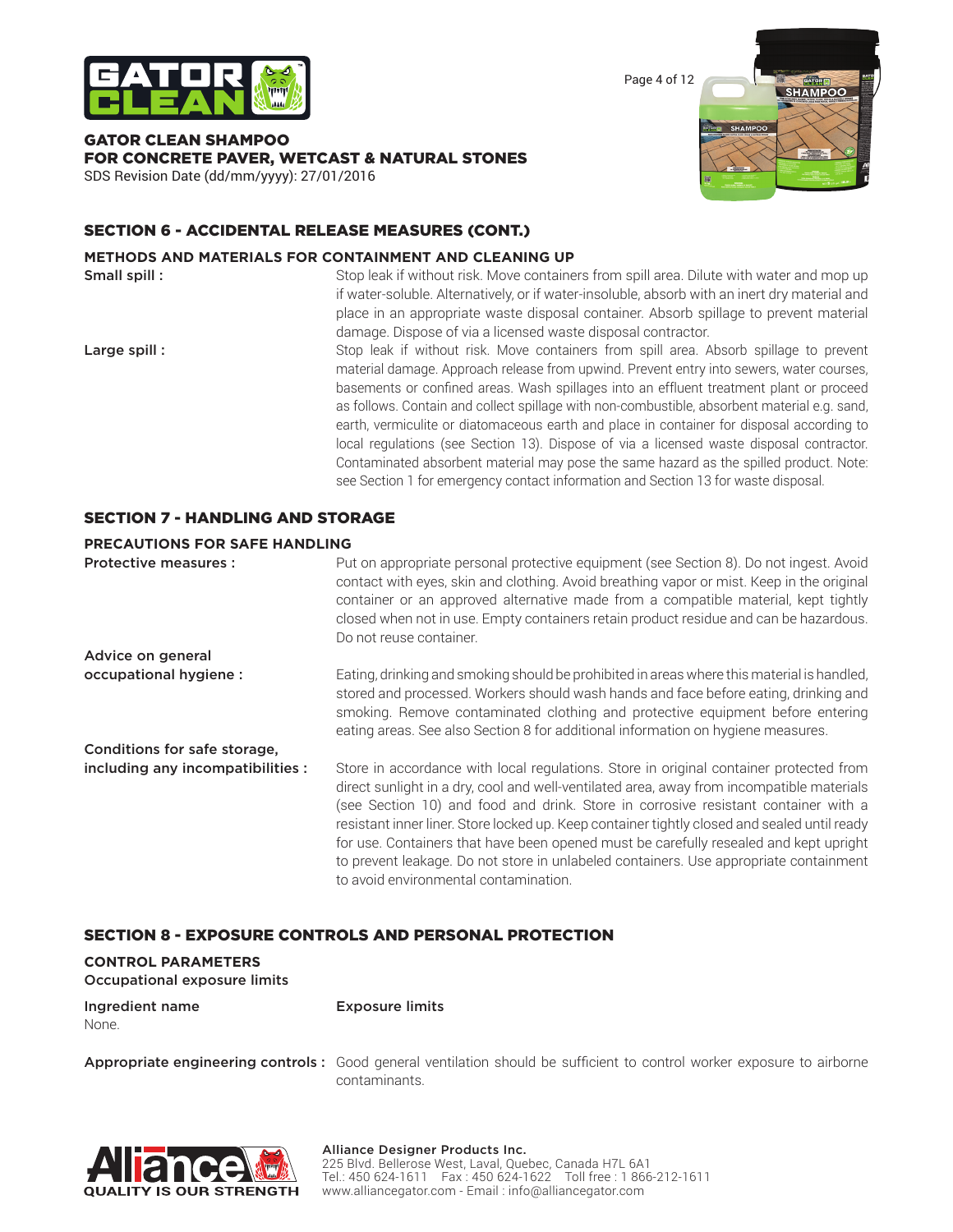

Page 5 of 12

#### GATOR CLEAN SHAMPOO FOR CONCRETE PAVER, WETCAST & NATURAL STONES SDS Revision Date (dd/mm/yyyy): 27/01/2016



### SECTION 8 - EXPOSURE CONTROLS AND PERSONAL PROTECTION (CONT.)

| <b>Environmental exposure</b>               |                                                                                                                                                                                                                                                                                                                                                                                                                                                                                                                                                                                                                      |  |  |  |
|---------------------------------------------|----------------------------------------------------------------------------------------------------------------------------------------------------------------------------------------------------------------------------------------------------------------------------------------------------------------------------------------------------------------------------------------------------------------------------------------------------------------------------------------------------------------------------------------------------------------------------------------------------------------------|--|--|--|
| controls:                                   | Emissions from ventilation or work process equipment should be checked to ensure<br>they comply with the requirements of environmental protection legislation. In some<br>cases, fume scrubbers, filters or engineering modifications to the process equipment<br>will be necessary to reduce emissions to acceptable levels.                                                                                                                                                                                                                                                                                        |  |  |  |
| <b>INDIVIDUAL PROTECTION MEASURES</b>       |                                                                                                                                                                                                                                                                                                                                                                                                                                                                                                                                                                                                                      |  |  |  |
| Hygiene measures :                          | Wash hands, forearms and face thoroughly after handling chemical products,<br>before eating, smoking and using the lavatory and at the end of the working period.<br>Appropriate techniques should be used to remove potentially contaminated clothing.<br>Wash contaminated clothing before reusing. Ensure that eyewash stations and safety<br>showers are close to the workstation location.                                                                                                                                                                                                                      |  |  |  |
| Eye/face protection :                       | Safety eyewear complying with an approved standard should be used when a risk<br>assessment indicates this is necessary to avoid exposure to liquid splashes, mists,<br>gases or dusts. If contact is possible, the following protection should be worn, unless<br>the assessment indicates a higher degree of protection: chemical splash goggles.                                                                                                                                                                                                                                                                  |  |  |  |
| <b>SKIN PROTECTION</b><br>Hand protection : | Chemical-resistant, impervious gloves complying with an approved standard should be<br>worn at all times when handling chemical products if a risk assessment indicates this<br>is necessary. Considering the parameters specified by the glove manufacturer, check<br>during use that the gloves are still retaining their protective properties. It should be noted<br>that the time to breakthrough for any glove material may be different for different glove<br>manufacturers. In the case of mixtures, consisting of several substances, the protection<br>time of the gloves cannot be accurately estimated. |  |  |  |
| <b>Body protection:</b>                     | Personal protective equipment for the body should be selected based on the task being<br>performed and the risks involved and should be approved by a specialist before handling<br>this product.                                                                                                                                                                                                                                                                                                                                                                                                                    |  |  |  |
| Other skin protection :                     | Appropriate footwear and any additional skin protection measures should be selected<br>based on the task being performed and the risks involved and should be approved by a<br>specialist before handling this product.                                                                                                                                                                                                                                                                                                                                                                                              |  |  |  |
| <b>Respiratory protection:</b>              | Use a properly fitted, air-purifying or air-fed respirator complying with an approved<br>standard if a risk assessment indicates this is necessary. Respirator selection must be<br>based on known or anticipated exposure levels, the hazards of the product and the safe<br>working limits of the selected respirator.                                                                                                                                                                                                                                                                                             |  |  |  |

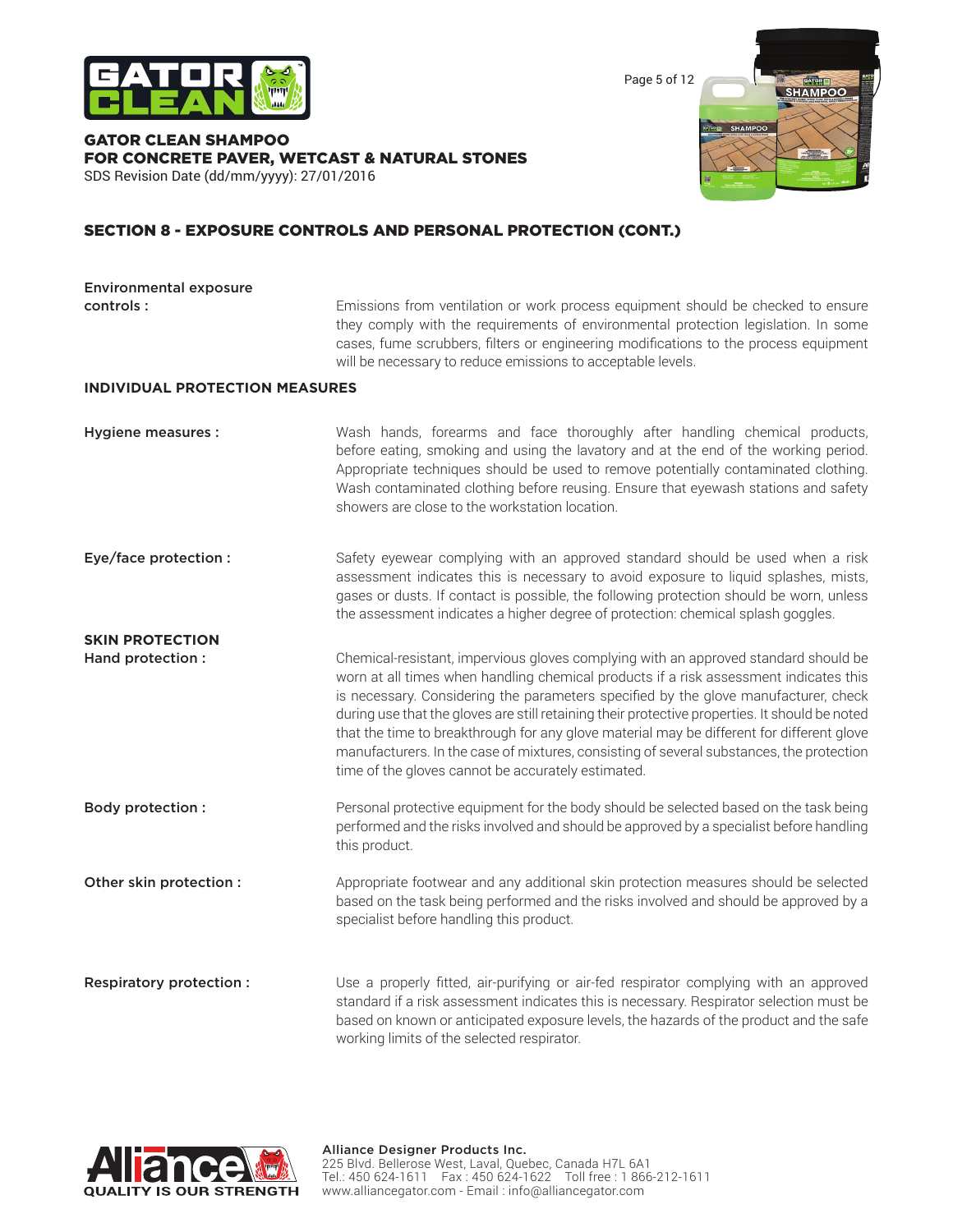

Page 6 of 12

#### GATOR CLEAN SHAMPOO FOR CONCRETE PAVER, WETCAST & NATURAL STONES SDS Revision Date (dd/mm/yyyy): 27/01/2016

### SECTION 9 - PHYSICAL AND CHEMICAL PROPERTIES

| <b>APPEARANCE</b>    |                                        |
|----------------------|----------------------------------------|
| Physical state:      | Liquid.                                |
| Colour:              | Clear. Green.                          |
| Odour :              | Not available.                         |
| pH :                 | $2$ to 4                               |
| Melting point:       | $0^{\circ}$ C (32 $^{\circ}$ F)        |
| Boiling point:       | 100°C (212°F)                          |
| Flash point :        | [Product does not sustain combustion.] |
| Evaporation rate:    | Not available.                         |
| Vapor pressure :     | Not available.                         |
| Vapor density:       | Not available.                         |
| Relative density:    | 1.035                                  |
| Solubility in water: | Not available.                         |
| Viscosity :          | Not available.                         |
| VOC :                | Not available.                         |

#### SECTION 10 - STABILITY AND REACTIVITY

Reactivity : No specific test data related to reactivity available for this product or its ingredients. **Chemical stability :** The product is stable. Possibility of hazardous reactions : Under normal conditions of storage and use, hazardous reactions will not occur. Conditions to avoid : No specific data. Incompatible materials: No specific data. Hazardous decomposition products : Under normal conditions of storage and use, hazardous decomposition products should not be produced.

### SECTION 11 - TOXICOLOGICAL INFORMATION

#### INFORMATION ON TOXICOLOGICAL EFFECTS

#### ACUTE TOXICITY

| <b>Product/ingredient name</b> | <b>Result</b> | <b>Species</b> | <b>Dose</b> | <b>Exposure</b>          |
|--------------------------------|---------------|----------------|-------------|--------------------------|
| citric acid                    | LD50 Oral     | Rat            | 3 g/kg      |                          |
| sulphamic acid                 | LD50 Oral     | Guinea pig     | 1050 mg/kg  | $\overline{\phantom{0}}$ |
|                                | LD50 Oral     | Mouse          | 1312 mg/kg  | $\overline{a}$           |
|                                | LD50 Oral     | Rat            | 3160 mg/kg  | $\overline{\phantom{0}}$ |
|                                | LD50 Oral     | Rat            | 3160 mg/kg  | $\overline{\phantom{0}}$ |

#### IRRITATION/CORROSION

| <b>Product/ingredient name</b> | <b>Result</b>            | <b>Species</b> | <b>Score</b>             | <b>Exposure</b> |
|--------------------------------|--------------------------|----------------|--------------------------|-----------------|
| citric acid                    | Eyes - Severe irritant   | Rabbit         | $\overline{\phantom{a}}$ | 24 hours 750    |
|                                |                          |                |                          | Micrograms      |
|                                | Skin - Mild irritant     | <b>Rabbit</b>  |                          | 24 hours 500    |
|                                |                          |                |                          | milligrams      |
|                                | Skin - Moderate irritant | Rabbit         |                          | 0.5 Mililiters  |



#### Alliance Designer Products Inc.

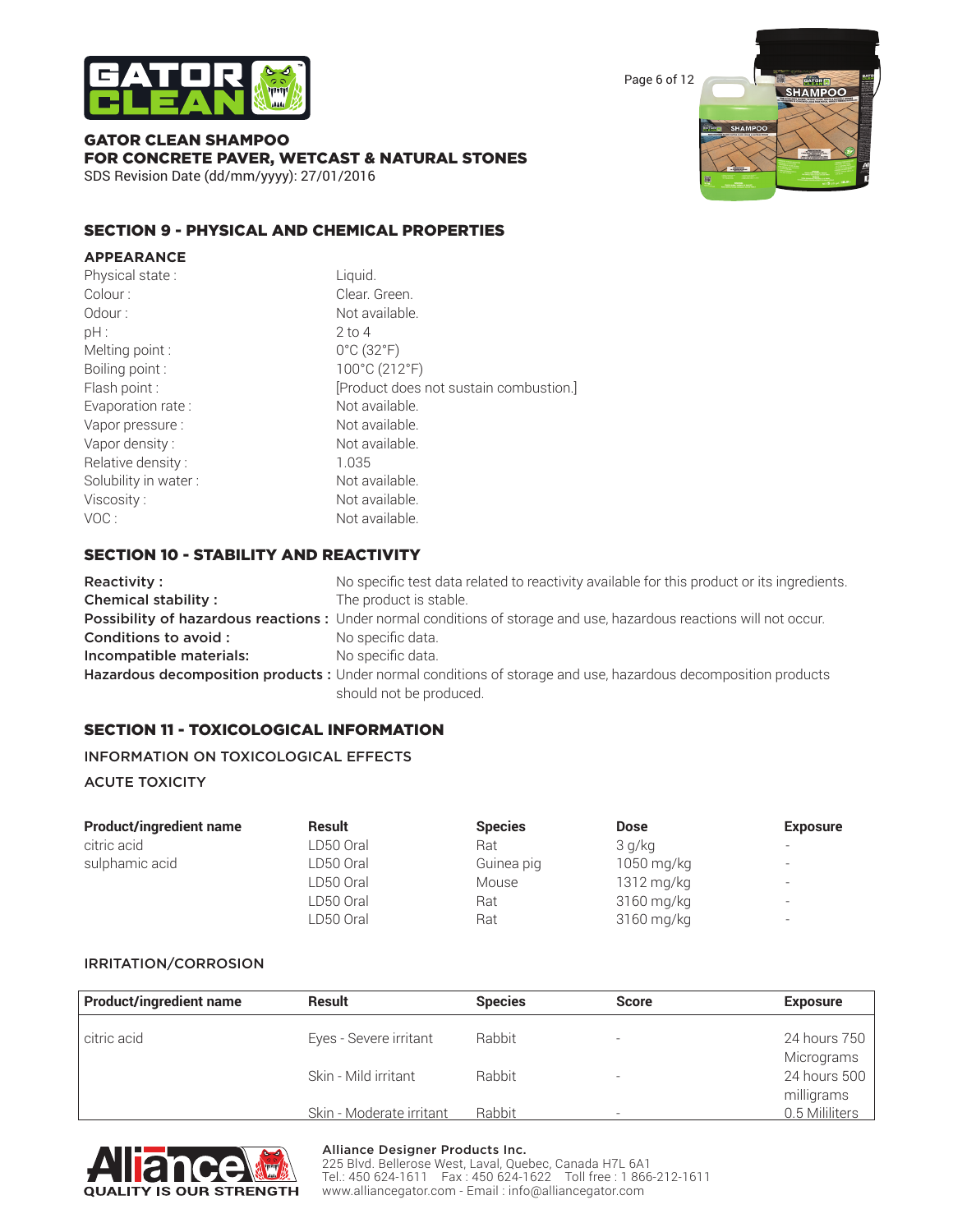

Page 7 of 12

### GATOR CLEAN SHAMPOO FOR CONCRETE PAVER, WETCAST & NATURAL STONES

SDS Revision Date (dd/mm/yyyy): 27/01/2016



### SECTION 11 - TOXICOLOGICAL INFORMATION (CONT.)

| sulphamic acid                                                               | Eyes - Moderate irritant<br>Eyes - Severe irritant<br>Skin - Mild irritant |                                                                                                                                                           | Rabbit<br>Rabbit |                      |                | 20 milligrams<br>24 hours 250<br>Micrograms<br>120 hours 4<br>Percent |                                            |
|------------------------------------------------------------------------------|----------------------------------------------------------------------------|-----------------------------------------------------------------------------------------------------------------------------------------------------------|------------------|----------------------|----------------|-----------------------------------------------------------------------|--------------------------------------------|
|                                                                              |                                                                            |                                                                                                                                                           | Human            |                      |                |                                                                       |                                            |
|                                                                              | Skin - Severe irritant                                                     |                                                                                                                                                           | Rabbit           |                      |                |                                                                       | Intermittent<br>24 hours 500<br>milligrams |
| <b>SENSITIZATION</b>                                                         |                                                                            |                                                                                                                                                           |                  |                      |                |                                                                       |                                            |
| <b>Mutagenicity</b>                                                          |                                                                            |                                                                                                                                                           |                  |                      |                |                                                                       |                                            |
| <b>Product/ingredient name</b><br>Not available.                             | <b>Experiment</b>                                                          |                                                                                                                                                           | <b>Result</b>    |                      |                |                                                                       |                                            |
| <b>CARCINOGENICITY</b>                                                       |                                                                            |                                                                                                                                                           |                  |                      |                |                                                                       |                                            |
| <b>Product/ingredient name</b><br>Not available.                             | <b>Result</b>                                                              |                                                                                                                                                           | <b>Species</b>   |                      | <b>Dose</b>    |                                                                       | <b>Exposure</b>                            |
| <b>REPRODUCTIVE TOXICITY</b>                                                 |                                                                            |                                                                                                                                                           |                  |                      |                |                                                                       |                                            |
| Product/ingredient name                                                      | Maternal<br>toxicity                                                       | Fertility                                                                                                                                                 | toxin            | Development          | <b>Species</b> | Dose                                                                  | <b>Exposure</b>                            |
| Not available.                                                               |                                                                            |                                                                                                                                                           |                  |                      |                |                                                                       |                                            |
| <b>TERATOGENICITY</b>                                                        |                                                                            |                                                                                                                                                           |                  |                      |                |                                                                       |                                            |
| Not available.                                                               |                                                                            |                                                                                                                                                           |                  |                      |                |                                                                       |                                            |
| SPECIFIC TARGET ORGAN TOXICITY (SINGLE EXPOSURE)                             |                                                                            |                                                                                                                                                           |                  |                      |                |                                                                       |                                            |
| Not available.                                                               |                                                                            |                                                                                                                                                           |                  |                      |                |                                                                       |                                            |
| SPECIFIC TARGET ORGAN TOXICITY (REPEATED EXPOSURE)                           |                                                                            |                                                                                                                                                           |                  |                      |                |                                                                       |                                            |
| <b>Name</b>                                                                  | <b>Category</b>                                                            | Route of exposure                                                                                                                                         |                  | <b>Target organs</b> |                |                                                                       |                                            |
| Not available.                                                               |                                                                            |                                                                                                                                                           |                  |                      |                |                                                                       |                                            |
| <b>ASPIRATION HAZARD</b>                                                     |                                                                            |                                                                                                                                                           |                  |                      |                |                                                                       |                                            |
| <b>Name</b>                                                                  | <b>Result</b>                                                              |                                                                                                                                                           |                  |                      |                |                                                                       |                                            |
| Not available.                                                               |                                                                            |                                                                                                                                                           |                  |                      |                |                                                                       |                                            |
| POTENTIAL ACUTE HEALTH EFFECTS                                               |                                                                            |                                                                                                                                                           |                  |                      |                |                                                                       |                                            |
| Eye contact<br>Inhalation<br>Skin contact<br>Ingestion                       | ÷                                                                          | Causes eye irritation.<br>No known significant effects or critical hazards.<br>No known significant effects or critical hazards.<br>Harmful if swallowed. |                  |                      |                |                                                                       |                                            |
| SYMPTOMS RELATED TO THE PHYSICAL, CHEMICAL AND TOXICOLOGICAL CHARACTERISTICS |                                                                            |                                                                                                                                                           |                  |                      |                |                                                                       |                                            |

Eye contact  $\qquad \qquad : \qquad$  Adverse symptoms may include the following:



#### Alliance Designer Products Inc.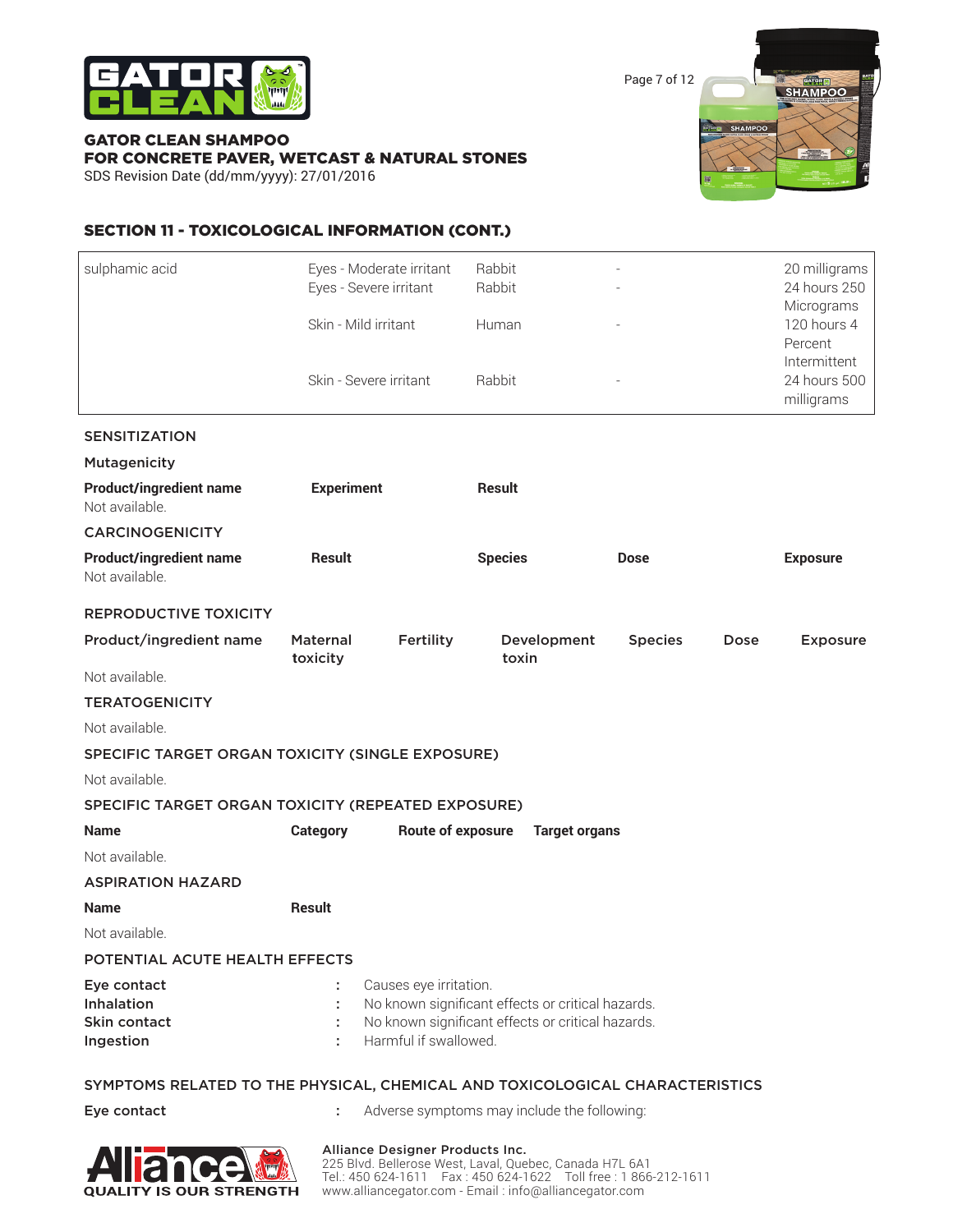

Page 8 of 12

#### GATOR CLEAN SHAMPOO FOR CONCRETE PAVER, WETCAST & NATURAL STONES SDS Revision Date (dd/mm/yyyy): 27/01/2016

### SECTION 11 - TOXICOLOGICAL INFORMATION (CONT.)

|                   | irritation        |  |
|-------------------|-------------------|--|
|                   | watering          |  |
|                   | redness           |  |
| <b>Inhalation</b> | No specific data. |  |
| Skin contact      | No specific data. |  |
| Ingestion         | No specific data. |  |
|                   |                   |  |

#### DELAYED AND IMMEDIATE EFFECTS AND ALSO CHRONIC EFFECTS FROM SHORT AND LONG TERM EXPOSURE

| <b>SHORT TERM EXPOSURE</b>                                      |                                  |
|-----------------------------------------------------------------|----------------------------------|
| Potential immediate effects<br><b>Potential delayed effects</b> | Not available.<br>Not available. |
| <b>LONG TERM EXPOSURE</b>                                       |                                  |
| Potential immediate effects<br>Potential delayed effects        | Not available.<br>Not available. |

#### **POTENTIAL CHRONIC HEALTH EFFECTS**

| General                      |      | No known significant effects or critical hazards. |
|------------------------------|------|---------------------------------------------------|
| Carcinogenicity              |      | No known significant effects or critical hazards. |
| <b>Mutagenicity</b>          |      | No known significant effects or critical hazards. |
| Teratogenicity               |      | No known significant effects or critical hazards. |
| <b>Developmental effects</b> | di s | No known significant effects or critical hazards. |
| <b>Fertility effects</b>     |      | No known significant effects or critical hazards. |

#### NUMERICAL MEASURES OF TOXICITY

### ACUTE TOXICITY ESTIMATES

Not available.

### SECTION 12 - ECOLOGICAL INFORMATION

#### **TOXICITY**

| Product/ingredientname | Result                              | <b>Species</b>                           | <b>Exposure</b> |
|------------------------|-------------------------------------|------------------------------------------|-----------------|
| citric acid            | Acute LC50 160000 µg/l Marine water | Crustaceans - Carcinus maenas -<br>Adult | 48 hours        |
| sulphamic acid         | Acute LC50 14200 µg/l Fresh water   | Fish - Pimephales promelas               | 96 hours        |

#### PERSISTENCE AND DEGRADABILITY

Not available.



#### Alliance Designer Products Inc.

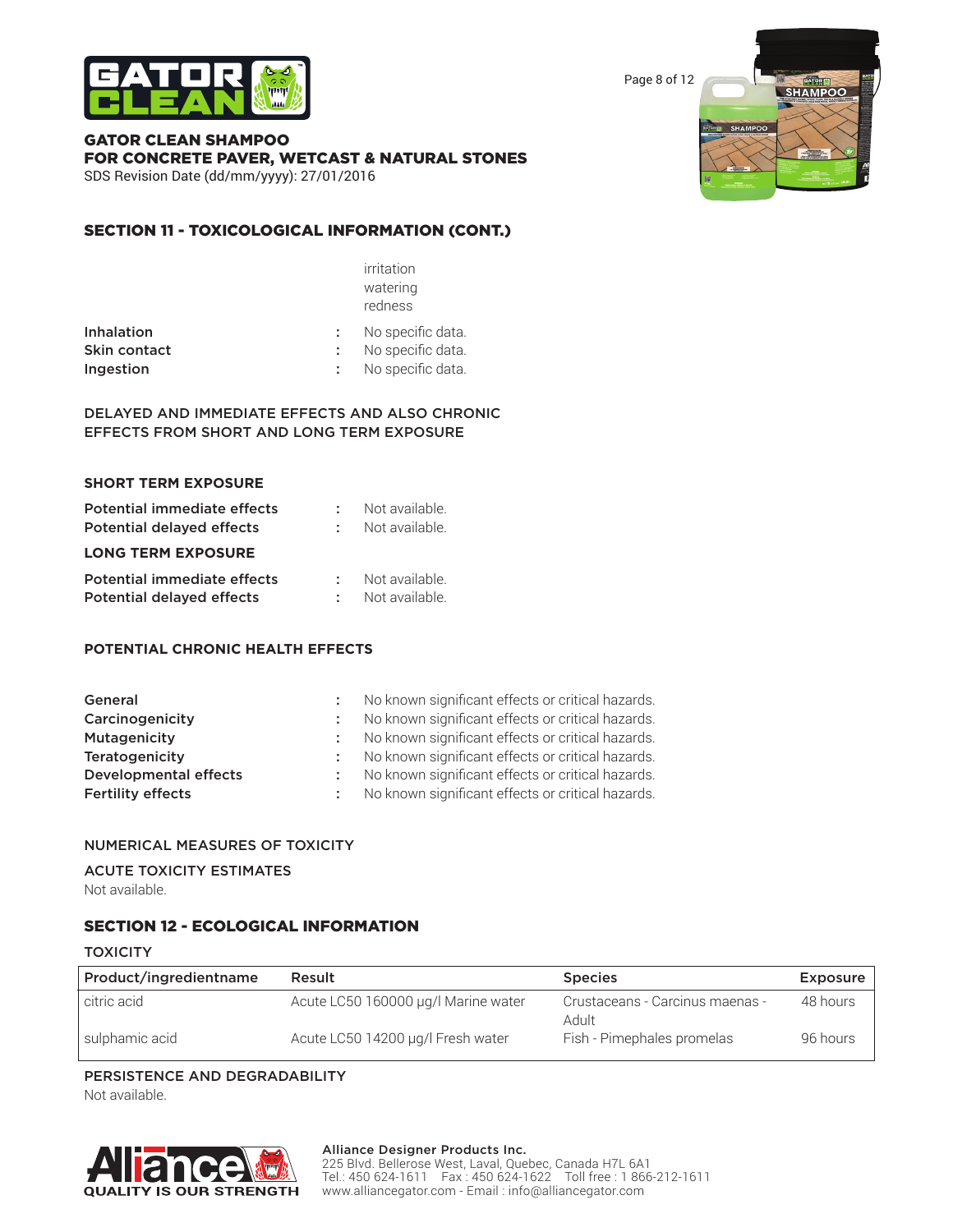

Page 9 of 12

GATOR CLEAN SHAMPOO FOR CONCRETE PAVER, WETCAST & NATURAL STONES SDS Revision Date (dd/mm/yyyy): 27/01/2016



### SECTION 12 - ECOLOGICAL INFORMATION (CONT.)

#### BIOACCUMULATIVE POTENTIAL

| Product/ingredient name | Log <sub>pow</sub> | BCF | Potential |
|-------------------------|--------------------|-----|-----------|
| l citric acid           |                    |     | low       |
| sulphamic acid          |                    |     | low       |

#### MOBILITY IN SOIL

Other adverse effects : No known significant effects or critical hazards.

#### SECTION 13 - DISPOSAL CONSIDERATIONS

| Disposal methods | The generation of waste should be avoided or minimized wherever possible. Disposal<br>of this product, solutions and any by-products should at all times comply with the<br>requirements of environmental protection and waste disposal legislation and any<br>regional local authority requirements. Dispose of surplus and non-recyclable products<br>via a licensed waste disposal contractor. Waste should not be disposed of untreated to<br>the sewer unless fully compliant with the requirements of all authorities with jurisdiction.<br>Waste packaging should be recycled. Incineration or landfill should only be considered<br>when recycling is not feasible. This material and its container must be disposed of in a<br>safe way. Care should be taken when handling emptied containers that have not been<br>cleaned or rinsed out. Empty containers or liners may retain some product residues.<br>Avoid dispersal of spilled material and runoff and contact with soil, waterways, drains |
|------------------|--------------------------------------------------------------------------------------------------------------------------------------------------------------------------------------------------------------------------------------------------------------------------------------------------------------------------------------------------------------------------------------------------------------------------------------------------------------------------------------------------------------------------------------------------------------------------------------------------------------------------------------------------------------------------------------------------------------------------------------------------------------------------------------------------------------------------------------------------------------------------------------------------------------------------------------------------------------------------------------------------------------|
|                  | and sewers.                                                                                                                                                                                                                                                                                                                                                                                                                                                                                                                                                                                                                                                                                                                                                                                                                                                                                                                                                                                                  |

### SECTION 14 - TRANPORT INFORMATION

|                                  | <b>DOT Classification</b> | <b>TDG Classification</b> | <b>IMDG</b>              | <b>IATA</b>              |
|----------------------------------|---------------------------|---------------------------|--------------------------|--------------------------|
| <b>UN number</b>                 | Not regulated.            | Not regulated.            | Not regulated.           | Not regulated.           |
| UN proper<br>shipping name       | $\overline{\phantom{0}}$  | $\overline{\phantom{a}}$  | $\overline{\phantom{a}}$ | $\overline{\phantom{a}}$ |
| Transport<br>hazard class (es)   | $\overline{\phantom{a}}$  | $\overline{\phantom{a}}$  | $\overline{\phantom{a}}$ | $\overline{\phantom{a}}$ |
| Packing group                    | $\overline{\phantom{a}}$  | $\overline{\phantom{a}}$  | $\overline{\phantom{a}}$ | $\overline{\phantom{a}}$ |
| Environmental<br>hazards         | No.                       | No.                       | No.                      | No.                      |
| <b>Additional</b><br>information | $\overline{\phantom{a}}$  | ۰.                        | $\overline{\phantom{a}}$ | $\overline{\phantom{a}}$ |



#### Alliance Designer Products Inc.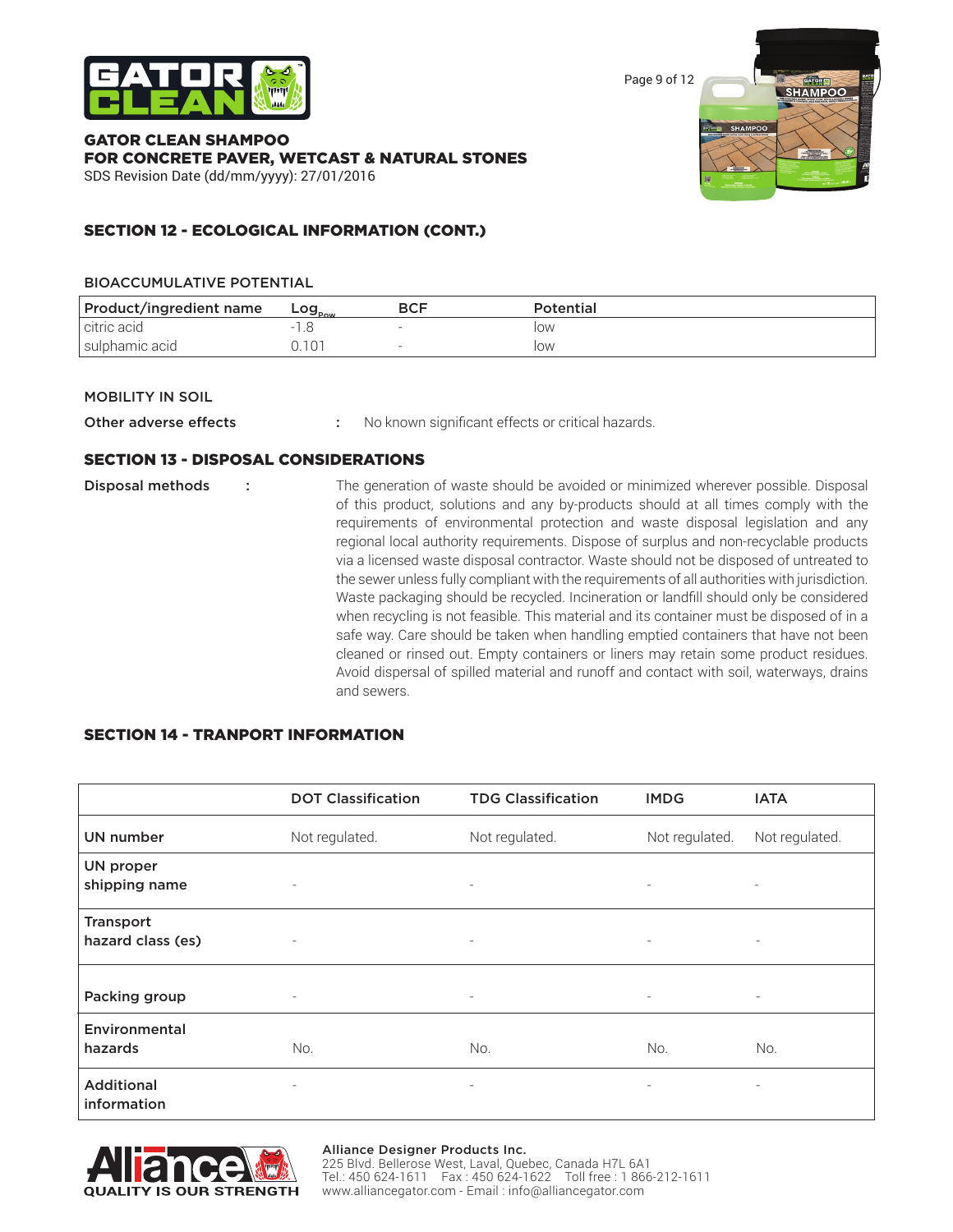

Page 10 of 12

#### GATOR CLEAN SHAMPOO FOR CONCRETE PAVER, WETCAST & NATURAL STONES SDS Revision Date (dd/mm/yyyy): 27/01/2016



### SECTION 14 - TRANPORT INFORMATION (CONT.)

| Special precautions for user : |  | Transport within user's premises: always transport in closed containers that are                                             |  |  |  |  |
|--------------------------------|--|------------------------------------------------------------------------------------------------------------------------------|--|--|--|--|
|                                |  | upright and secure. Ensure that persons transporting the product know what to do<br>in the event of an accident or spillage. |  |  |  |  |
|                                |  |                                                                                                                              |  |  |  |  |

**Transport in bulk according Transport in bulk according Transport in Australian** to Annex II of MARPOL 73/78 and the IBC Code

### SECTION 15 - REGULATORY INFORMATION

| <b>CALIFORNIA PROP. 65</b><br>Not available.                 |                                                                                                                                         |              |                              |                                    |  |  |  |  |  |
|--------------------------------------------------------------|-----------------------------------------------------------------------------------------------------------------------------------------|--------------|------------------------------|------------------------------------|--|--|--|--|--|
| Product/ingredient name                                      | Cancer                                                                                                                                  | Reproductive | No significant<br>risk level | Maximum acceptable<br>dosage level |  |  |  |  |  |
| U.S. Federal regulations                                     |                                                                                                                                         |              |                              |                                    |  |  |  |  |  |
|                                                              | All components are listed or exempted.<br>United States inventory (TSCA 8b) :<br><b>Clean Water Act (CWA) 307: C.I. Pigment Green 7</b> |              |                              |                                    |  |  |  |  |  |
| Clean Air Act Section 112(b) Hazardous Air Pollutants (HAPs) |                                                                                                                                         |              |                              | Not listed                         |  |  |  |  |  |
| <b>Clean Air Act Section 602 Class I Substances</b>          |                                                                                                                                         |              |                              |                                    |  |  |  |  |  |
| <b>Clean Air Act Section 602 Class II Substances</b>         |                                                                                                                                         |              |                              | Not listed                         |  |  |  |  |  |
| <b>DEA List I Chemicals (Precursor Chemicals)</b>            |                                                                                                                                         |              |                              | Not listed                         |  |  |  |  |  |
| <b>DEA List II Chemicals (Essential Chemicals)</b>           |                                                                                                                                         |              |                              | Not listed                         |  |  |  |  |  |

#### SARA 302/304

| Not available.                        |                             | <b>COMPOSITION/INFORMATION ON INGREDIENTS</b> |
|---------------------------------------|-----------------------------|-----------------------------------------------|
| <b>SARA 304 RQ</b>                    | <b>Contract Contract</b>    | Not applicable.                               |
| <b>SARA 311/312</b><br>Classification | $\mathcal{L} = \mathcal{L}$ | Immediate (acute) health hazard               |

#### COMPOSITION/INFORMATION ON INGREDIENTS

| <b>Name</b>    | %            | Fire hazard | Sudden release<br>of pressure | Reactive | <b>Immediate</b><br>(acute)<br>health<br>hazard | <b>Delayed</b><br>(chronic)<br>health<br>hazard |
|----------------|--------------|-------------|-------------------------------|----------|-------------------------------------------------|-------------------------------------------------|
| citric acid    | $\geq 3 - 5$ | No.         | No.                           | No.      | Yes.                                            | No.                                             |
| sulphamic acid | $\geq 1 - 3$ | No.         | No.                           | No.      | Yes.                                            | No.                                             |

#### STATE REGULATIONS

Massachusetts : None of the components are listed.

New York : None of the components are listed.



#### Alliance Designer Products Inc.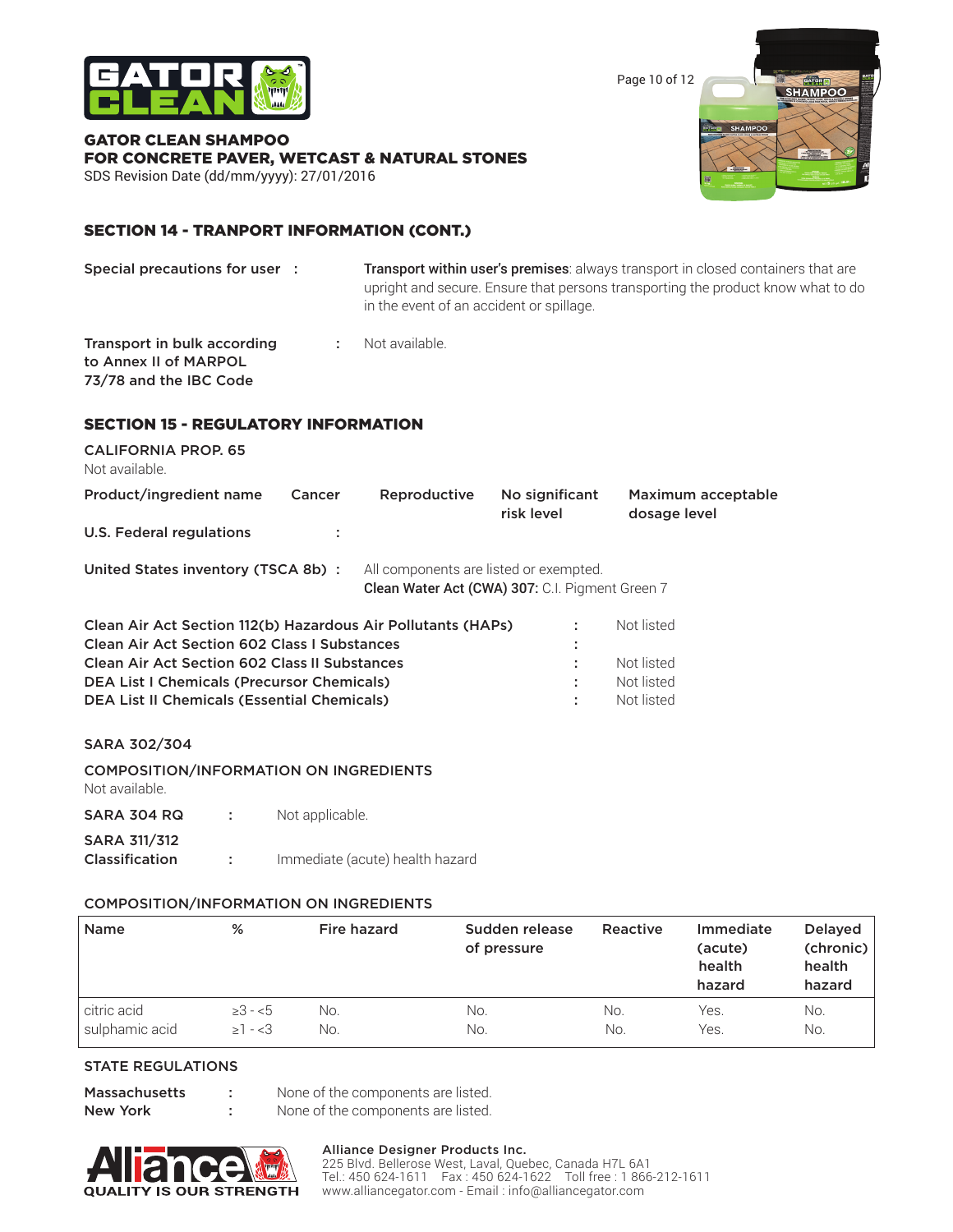

Page 11 of 12

SHAMPOO

**SHAMPOO** 

### GATOR CLEAN SHAMPOO FOR CONCRETE PAVER, WETCAST & NATURAL STONES

SDS Revision Date (dd/mm/yyyy): 27/01/2016

### SECTION 15 - REGULATORY INFORMATION (CONT.)

| New Jersey   | The following components are listed: SULPHAMIC ACID; SULFAMIC ACID |
|--------------|--------------------------------------------------------------------|
| Pennsylvania | None of the components are listed.                                 |

#### INTERNATIONAL LISTS

| <b>NATIONAL INVENTORY</b> |
|---------------------------|
|                           |

| Australia | All components are listed or exempted.                                                  |
|-----------|-----------------------------------------------------------------------------------------|
| Canada    | At least one component is not listed in DSL but all such components are listed in NDSL. |
| Europe    | All components are listed or exempted.                                                  |

### SECTION 16 -OTHER INFORMATION

#### HAZARDOUS MATERIAL INFORMATION SYSTEM (U.S.A.)



The customer is responsible for determining the PPE code for this material.

### NATIONAL FIRE PROTECTION ASSOCIATION (U.S.A.)



**HISTORY** 

| Date of issue/Date of revision | ÷. | 27/01/2016.                                                                     |
|--------------------------------|----|---------------------------------------------------------------------------------|
| Date of previous issue version | ÷. | 20/07/2015.                                                                     |
| Version                        |    |                                                                                 |
| <b>References</b>              |    | - Hawley, G.G.; The Condensed Chemical Dictionary, 11th edition. New York N.Y., |
|                                |    | Van Nostrand Reinold, 1987. - Manufacturer's Material Safety Data Sheet. -      |
|                                |    | Material Safety Data Sheet issued by: la Commission de la Santé et de la        |

 Sécurité du Travail du Québec. - Provisional Domestic Substances List, Canadian Environmental Protection Act, Volume 1-Registry Number Index, April 1990, Environment Canada.